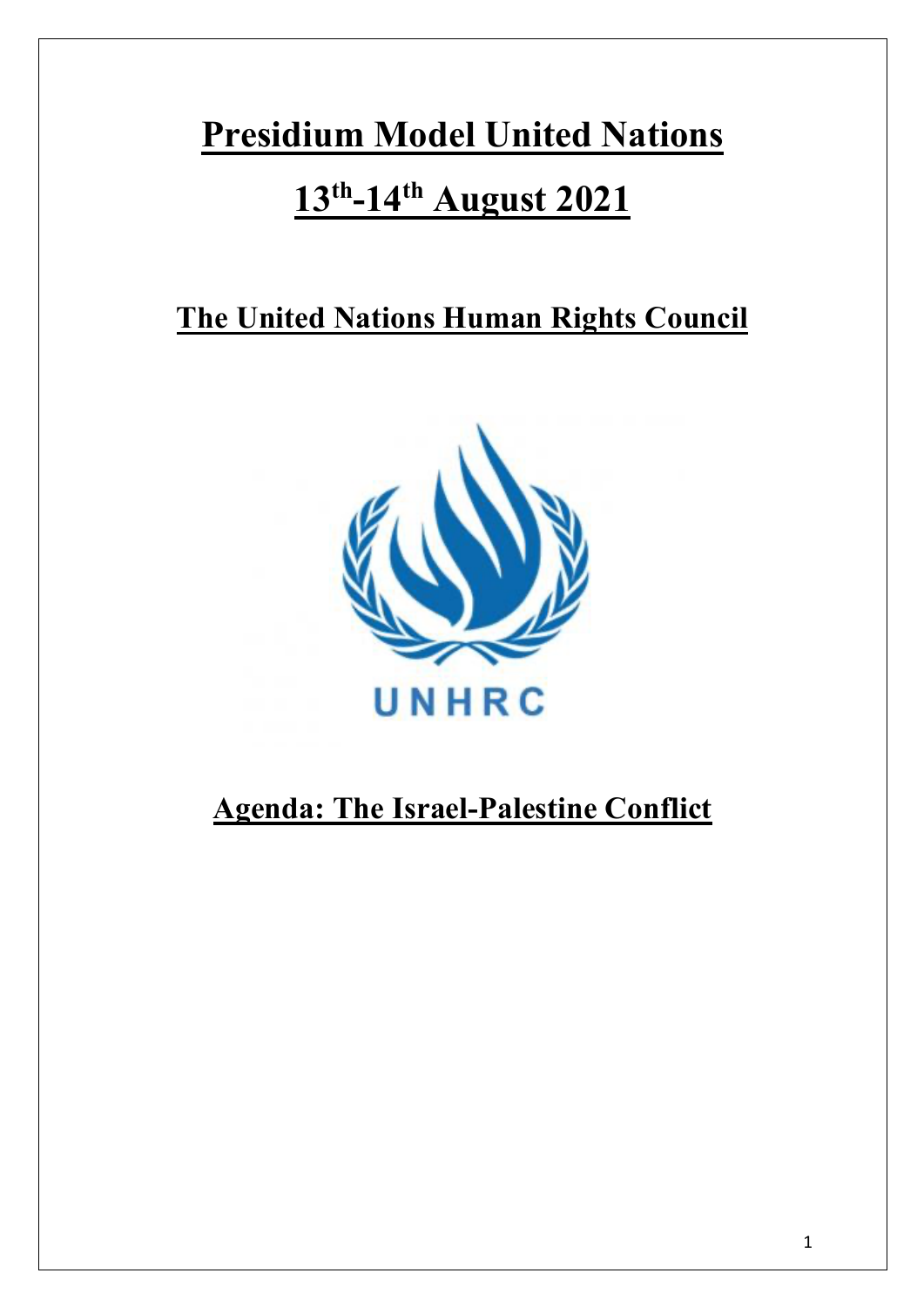# **LETTER FROM THE EXECUTIVE BOARD**

The Executive Board of Presidium Model United Nations welcomes each one of you. For many it may be the first ever MUN conference in your educational experience, and we strongly encourage you to go through the study guide that has been prepared for you as a part of the conference in order to get an in depth understanding of the issue that will be discussed in the committee. However, there is lot of content available beyond the study guides too. You are expected to research, collate, list down possible points of discussions, questions and plausible responses and be prepared to enjoy the intellectual energy in the group. At the same time it is not only about speaking and presenting, but very importantly it is also about the ability to listen, understand view points and learn from each one's perspectives.

Wishing all of you a great learning experience. Looking forward to having you all with us.

Best wishes The Executive Board

1. Akul Halan

(President)

2. Vansham Mudgil

(Vice-President)

3. Sonal Gupta

(Substantial Director)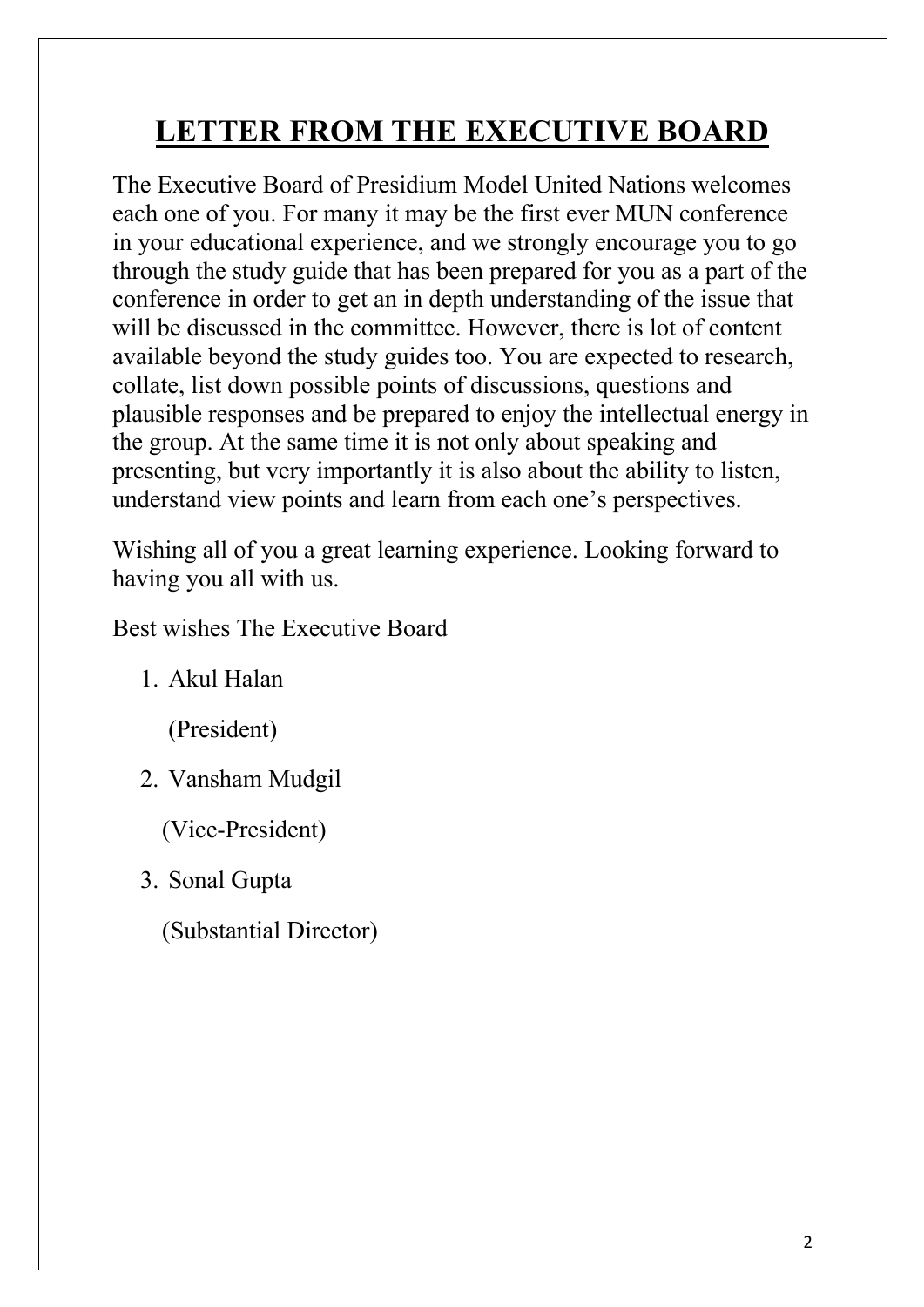# **The United Nations Security Council**

The Human Rights Council is an intergovernmental body of the United Nations, through which States discuss human rights conditions in the UN Member States. The Council's mandate is to promote "universal respect for the protection of all human rights and fundamental freedoms for all" and "address situations of violations of human rights, including gross and systematic violations, and make recommendations thereon."

The Human Rights Council was established in 2006 by Resolution 60/251 as a subsidiary body to the UN General Assembly. It replaced the former Commission on Human Rights, which operated from 1946 to 2006.

#### **COMPOSITION**

The Council is composed of 47 Member States elected from the UN General Assembly to staggered three-year terms, with a specified number of seats going to each major geographic region. General Assembly Resolution 60/251 provides that Members States should be elected considering "the contribution of candidates to the promotion and protection of human rights" and "members elected to the Council shall uphold the highest standards in the promotion and protection of human rights." In practice, these standards are open to interpretation and the human rights records of States seeking election to the Council have been the subject of significant controversy.

#### **FUNCTIONS**

The Council serves as a forum for dialogue among States, with input from other stakeholders. As a result of its discussions, the Council may issue resolutions calling on States to take specific actions or uphold certain principles, or it may create mechanisms to investigate or monitor questions of concern.

The Human Rights Council has created or renewed the mandates of various "special procedures." The special procedures are experts appointed to monitor human rights around priority themes or in specific countries with serious human rights problems. The special procedures may be individual experts ("special rapporteurs" or "independent experts") or working groups.

The Council also manages the Universal Periodic Review, a process through which each UN Member State's overall human rights record is reviewed.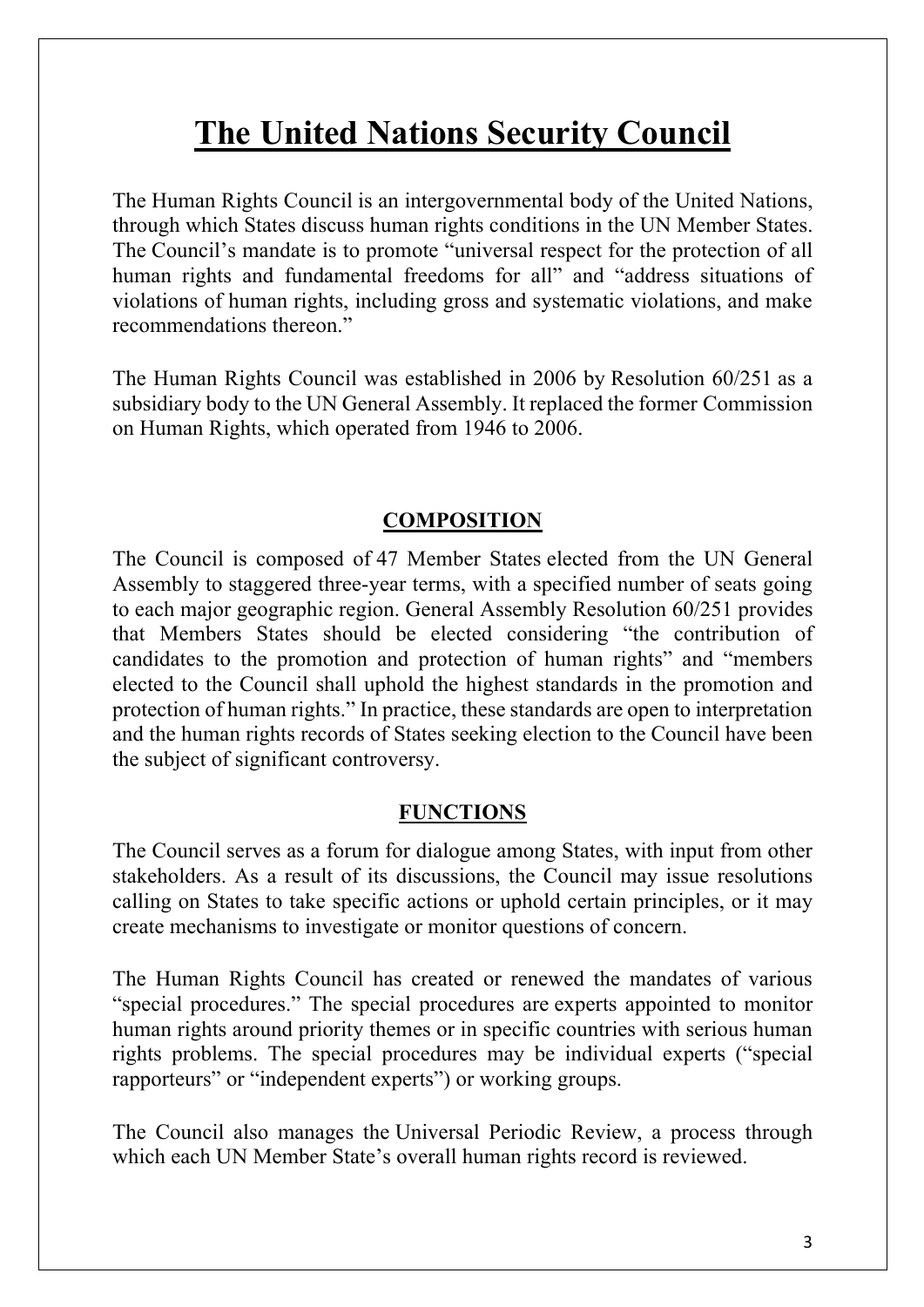In addition, the Council receives complaints alleging patterns of human rights violations, which are considered by the Working Group on Communications and may be referred to the Working Group on Situations. The Working Group on Situations reports substantiated claims of consistent patterns of gross violations to the Council and makes recommendations for action.

#### **SESSIONS**

The Council conducts its substantive work primarily in Regular Sessions and Special Sessions. Regular Sessions are held no fewer than three times a year, usually in March, June, and September. The agenda and program of work for each Session are established with respect to any adopted Council resolutions and in consultation with Member States. Regular Sessions include the presentation of human rights reports and interactive dialogues with Special Procedure mandate holders or Member States, panel discussions and debates on a wide range of human rights issues, and consideration of Universal Periodic Review reports.

Council Special Sessions address urgent human rights situations arising between Regular Sessions and may be called at the request of any Council Member State with the support of at least one third of the Council membership. Having a more narrow remit than Regular Sessions, Special Sessions usually occupy a few days, with programs of work focused on the discussion of the urgent human rights situation raised and deliberations around the concluding resolution to be adopted by the Council.

#### **CIVIL SOCIETY PARTICIPATION**

General Assembly Resolution 60/251 explicitly acknowledges that "nongovernmental organizations play an important role at the national, regional and international levels, in the promotion and protection of human rights" and further determines that the Council should work "in close cooperation in the field of human rights with Governments, regional organizations, national human rights institutions and civil society."

## **Israel-Palestine Conflict**

The Israeli–Palestinian conflict is one of the world's most enduring hostilities, with the Israeli occupation of the West Bank and the Gaza Strip reaching 53 years. Various attempts have been made to resolve the conflict as part of the Israeli–Palestinian peace process.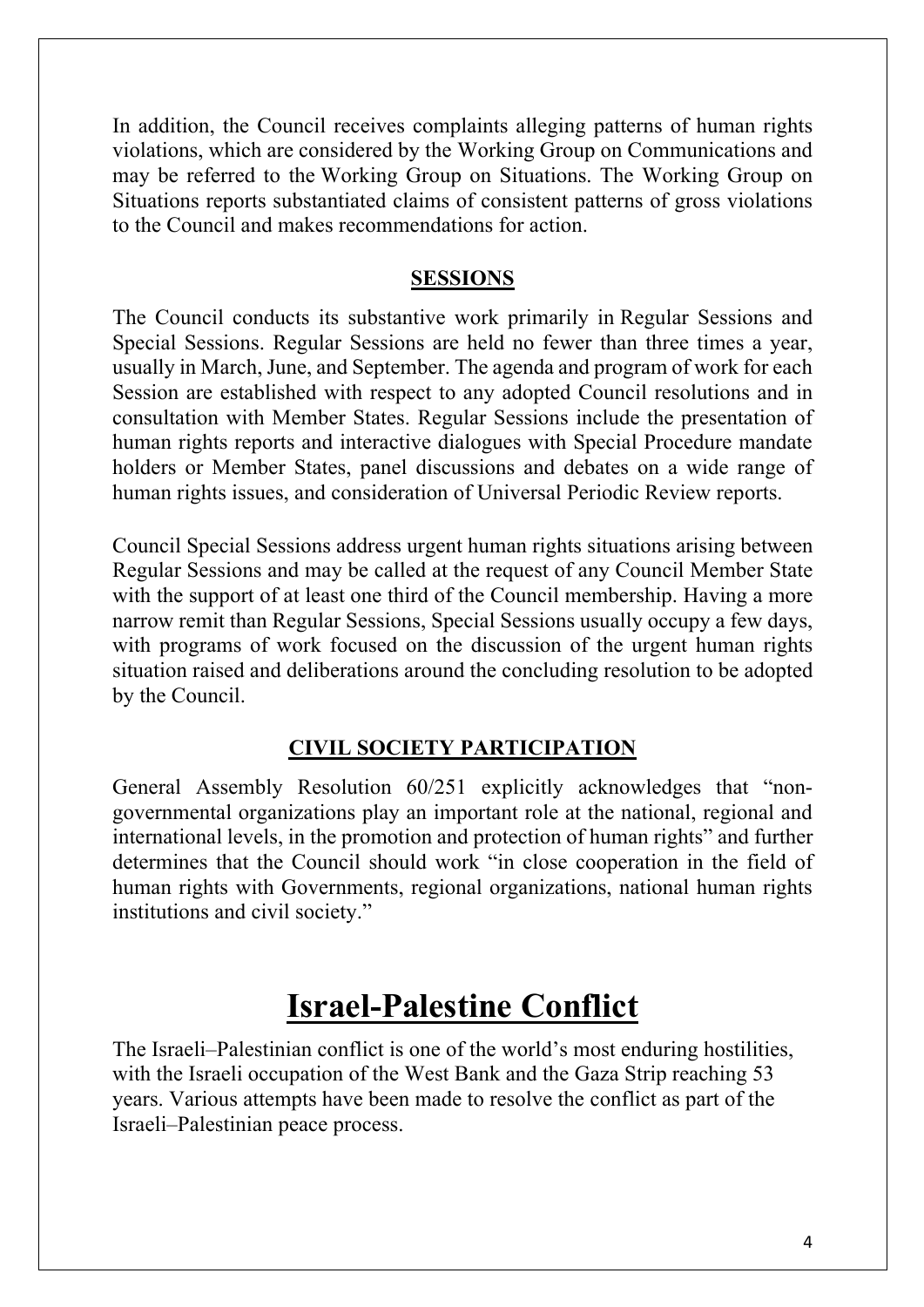# **British Palestine & Jew Migration**

- The British, after the First World War, established a colony in Palestine maintaining that they would rule the area until the Palestinians were ready to govern themselves. This was called Mandatory Palestine as it was according to the League of Nations mandate.
- Even before this time, there was a massive influx of Jews from Europe into Palestine in the hope of creating their homeland after being expelled from it for centuries.
- Meanwhile, in the 1920s and 1930s, the Jewish population in Palestine increased by hundreds of thousands, facilitated by the British (who were honouring the Balfour Declaration).
- During this time, tensions between the growing Jewish communities and the Arabs were increasing.
- In 1936, the Palestinian Arabs revolted against the British as a result of the Palestinian Arabs viewing themselves increasingly as a nation.
- This revolt was suppressed by the British with help from Jewish militias.
- After the revolt, however, the British issued a white paper that limited Jewish immigration into Palestine and called for the establishment of a joint Jewish-Arab state in Palestine within ten years.
- During the course of World War II, many Jews escaping Europe from the Holocaust were brought to Palestine illegally (because of the immigration limit) by Jewish organisations.

Tensions escalated and the British handed over the problem to the newly established United Nations.

• In 1947, the UN voted to establish separate Palestinian and Jewish states in the region dividing Palestine. This plan was rejected by the Arabs.

## **Background of the Israel Palestine conflict**

Following the Declaration of the Establishment of the State of Israel on 14 May 1948, the Arab League decided to intervene on behalf of Palestinian Arabs, marching their forces into former British Palestine, beginning the main phase of the 1948 Arab–Israeli War.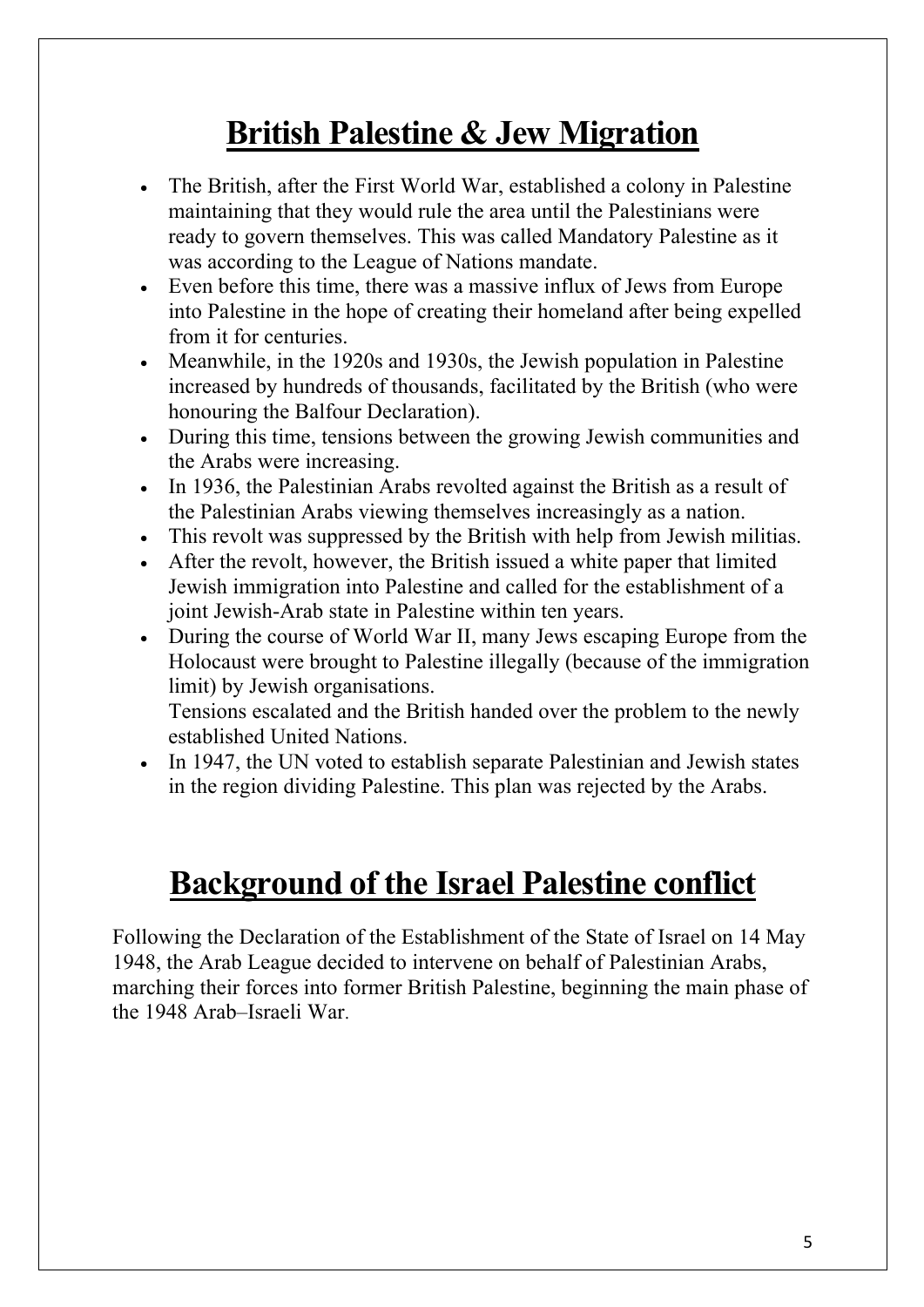# **1967 Six day War**

- The 1967 Six-Day War exerted a significant effect upon Palestinian nationalism, as Israel gained military control of the West Bank from Jordan and the Gaza Strip from Egypt.
- The PLO was unable to establish any control on the ground and established its headquarters in Jordan, home to hundreds of thousands of Palestinians, and supported the Jordanian army during the War of Attrition, which included the Battle of Karameh.
- However, the Palestinian base in Jordan collapsed with the Jordanian– Palestinian civil war in 1970. The PLO defeat by the Jordanians caused most of the Palestinian militants to relocate to South Lebanon, where they soon took over large areas, creating the so-called "Fatah land".

# **Camp David Accords 1978**

1) The Camp David Accords were a pair of political agreements signed by Egyptian President Anwar Sadat and Israeli Prime Minister Menachem Begin on 17 September 1978.

2) The Camp David Accords established the so framework for peace in the Middle East and brought about the end of simmering conflict between Egypt and Israel.

3) They also called for the creation of Palestinian state in the area known as Gaza and on the West Bank of river Jordan.

4) However since the Palestinians were not represented at the talks, the resulting agreement was not formally recognized by the United Nations.

- In 1982, following an assassination attempt on one of its diplomats by Palestinians, the Israeli government decided to take sides in the Lebanese Civil War and the 1982 Lebanon War commenced. The initial results for Israel were successful. Most Palestinian militants were defeated within several weeks, Beirut was captured, and the PLO headquarters were evacuated to Tunisia in June by Yasser Arafat's decision.
- **First Intifada:** The tension between Israel and Palestine escalated with Israel's increased settlement in West Bank and Gaza Strip. Palestinians living in the West Bank and the Gaza Strip fomented the riots begun in 1987, known as the first intifada.
- **Second Intifada (2000-05):** In 2000, a more violent Palestine Uprising started and a large number of civilians died on both sides. This is known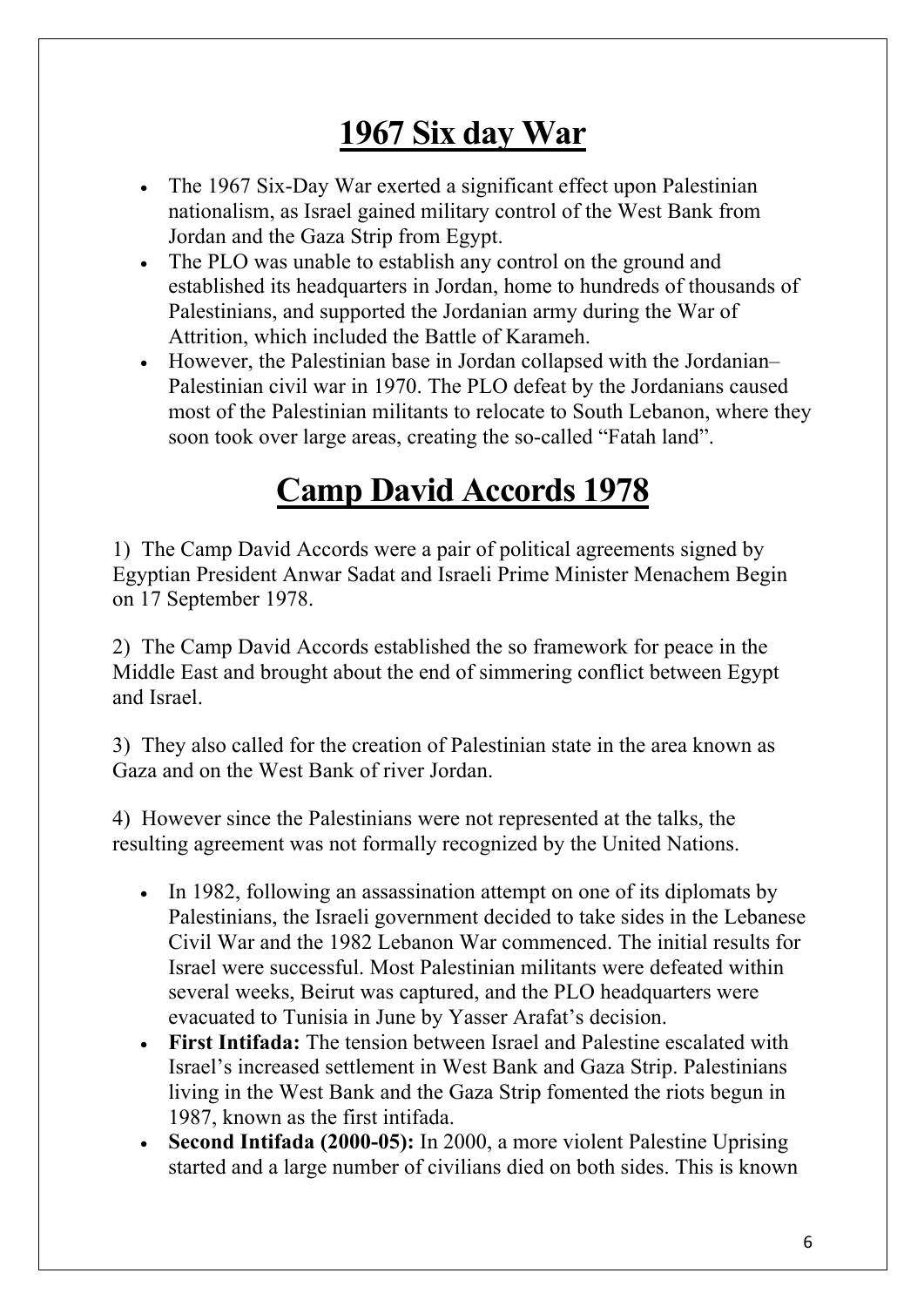as the second intifada. As a defensive measure, Israel constructed **a West Bank Barrier** along West Bank to separate Israel and Palestine settlements.

# **Road Map for Peace**

• **1993 OSLO Accord:** The Oslo Accords are a pair of peace agreements between the Government of Israel and the Palestine Liberation Organization (PLO

**1) Oslo 1 Accord:** It was officially called the Declaration of Principles on Interim Self-Government Arrangements. It was signed in Washington, D.C., in 1993.

- The accords called for the withdrawal of Israeli forces from parts of the Gaza Strip and West Bank, and affirmed a Palestinian right of selfgovernment within those areas through the creation of a Palestinian Interim Self-Government Authority.
- Palestinian rule was to last for a five-year interim period during which "permanent status negotiations" would commence in order to reach a final agreement.
- Israel was to grant interim self-government to the Palestinians in phases.
- Along with the principles, the two groups signed Letters of Mutual Recognition—the Israeli government recognized the PLO as the legitimate representative of the Palestinian people, while the PLO recognized the right of the state of Israel to exist and renounced terrorism as well as other violence, and its desire for the destruction of the Israeli state.
- In order that the Palestinians govern themselves according to democratic principles, free and general political elections would be held for the council.
- Jurisdiction of the Palestinian Council would cover the West Bank and Gaza Strip, except for issues that would be finalized in the permanent status negotiations. The two sides viewed the West Bank and Gaza as a single territorial unit.
- The five-year transitional period would commence with Israeli withdrawal from the Gaza Strip and Jericho area. There would be a transfer of authority from the Israel Defence Forces to the authorized Palestinians, concerning education and culture, health, social welfare, direct taxation, and tourism. The council would establish a strong police force, while Israel would continue to carry the responsibility for defending against external threats.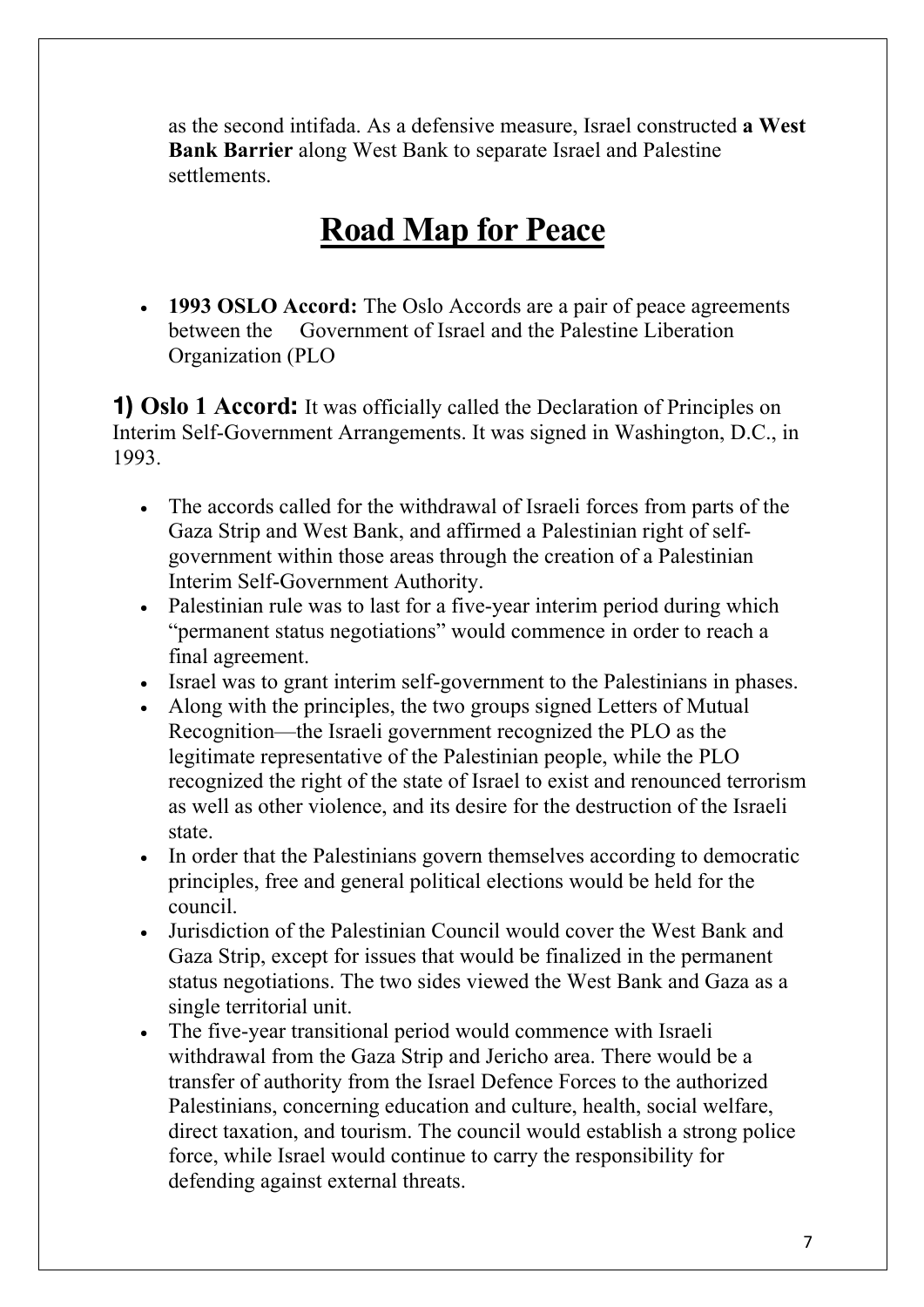**2) Oslo 2 Accord:** It was called The Interim Agreement on the West Bank and the Gaza Strip and was signed on the 28th September, 1995 in Taba (Egypt).

- Oslo I also set the agenda for the follow-up agreement that became known as Oslo II, which would include discussion of the future governance of the city of Jerusalem (both sides claim it as their respective capital) as well as issues concerning borders, security and the rights, if any, of Israeli settlers in the West Bank.
- A protocol for free elections for Palestinian Authority leadership was also established.
- Oslo II, which was signed two years later, gave the Palestinian Authority, which oversees Gaza and the West Bank, limited control over part of the region, while allowing Israel to annex much of the West Bank, and established parameters for economic and political cooperation between the two sides.
- As part of the treaty, both sides were prohibited from inciting violence or conflict against the other.
- Israel was to collects taxes from Palestinians who work in Israel but live in the Occupied Territories, distributing the revenue to the Palestinian Authority.
- Israel was also to oversee the trade of goods and services into and out of Gaza and the West Bank.

### **3) Aftermath of the Oslo Accords**

- Unfortunately, any momentum gained from the ratification of the Oslo Accords was short-lived.
- In 1998, Palestinian officials accused Israel of not following through on the troop withdrawals from Gaza and Hebron called for in the Oslo Accords.
- After initially slowing down settlement construction in the West Bank, at the request of the United States, the building of new Israeli housing in the region began in earnest again in the early 2000s.
- Conversely, critics of the Accords said that Palestinian violence against Israeli citizens increased in their aftermath, coinciding with the increasing power of the Palestinian Authority.
- These critics felt that the Palestinian Authority was failing to adequately police Gaza and the West Bank, and identify and prosecute suspected terrorists.
- With these disagreements providing the backdrop, negotiators from both sides reconvened, once again at Camp David, with the hope of following up on the Oslo Accords with a comprehensive peace treaty.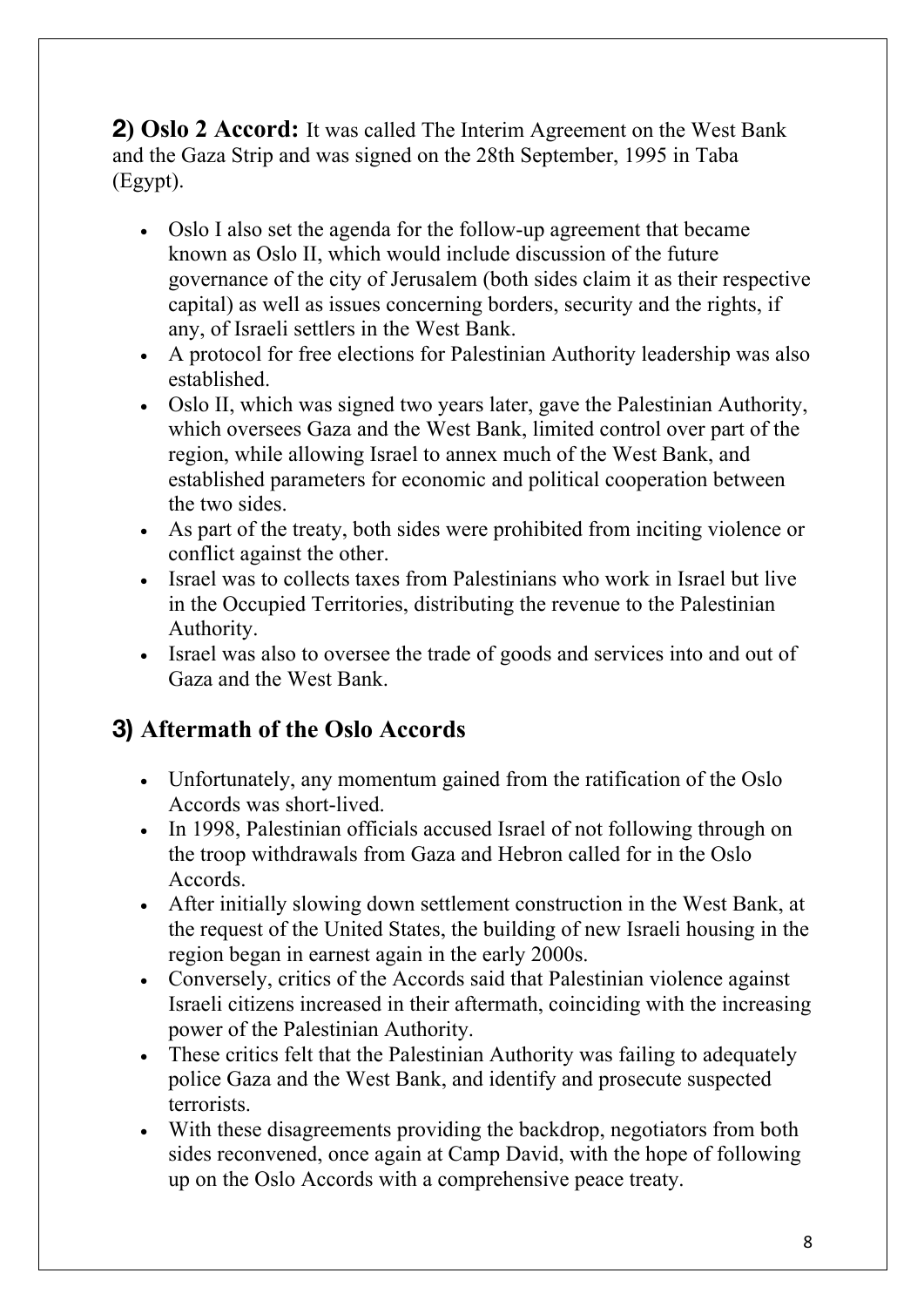• In September 2000, Palestinian militants declared a "Second Intifada," calling for increased violence against Israelis after Sharon, who as prime minister visited the Temple Mount—a site sacred to both Jews and Muslims.

### **Camp David Accord 2000**

- The 2000 Camp David Summit was a summit meeting at Camp David between United States president Bill Clinton, Israeli prime minister Ehud Barak and Palestinian Authority chairman Yasser Arafat. The summit took place between 11 and 25 July 2000.
- Barak put forward the following as "bases for negotiation", a nonmilitarized Palestinian state split into 3–4 parts containing 87–92% of the West Bank including only parts of East Jerusalem, and the entire Gaza Strip.
- The offer also included that 69 Jewish settlements (which comprise  $85\%$ ) of the West Bank's Jewish settlers) would be ceded to Israel, no right of return to Israel, no sovereignty over the Temple Mount or any core East Jerusalem neighbourhoods, and continued Israel control over the Jordan Valley.
- Arafat rejected this offer. According to the Palestinian negotiators the offer did not remove many of the elements of the Israeli occupation regarding land, security, settlements, and Jerusalem.

### **Taba Summit (2001)**

- The Israeli negotiation team presented a new map at the Taba Summit in Taba, Egypt in January 2001. The proposition removed the "temporarily Israeli controlled" areas, and the Palestinian side accepted this as a basis for further negotiation.
- The sides declare that they have never been closer to reaching an agreement and it is thus our shared belief that the remaining gaps could be bridged with the resumption of negotiations following the Israeli elections.
- The following month the Likud party candidate Ariel Sharon defeated Ehud Barak in the Israeli elections and was elected as Israeli prime minister on 7 February 2001. Sharon's new government chose not to resume the high-level talks.

#### **Arab Peace Initiative**

• The Arab Peace Initiative was first proposed by Crown Prince Abdullah of Saudi Arabia at the Beirut Summit (2002). The peace initiative is a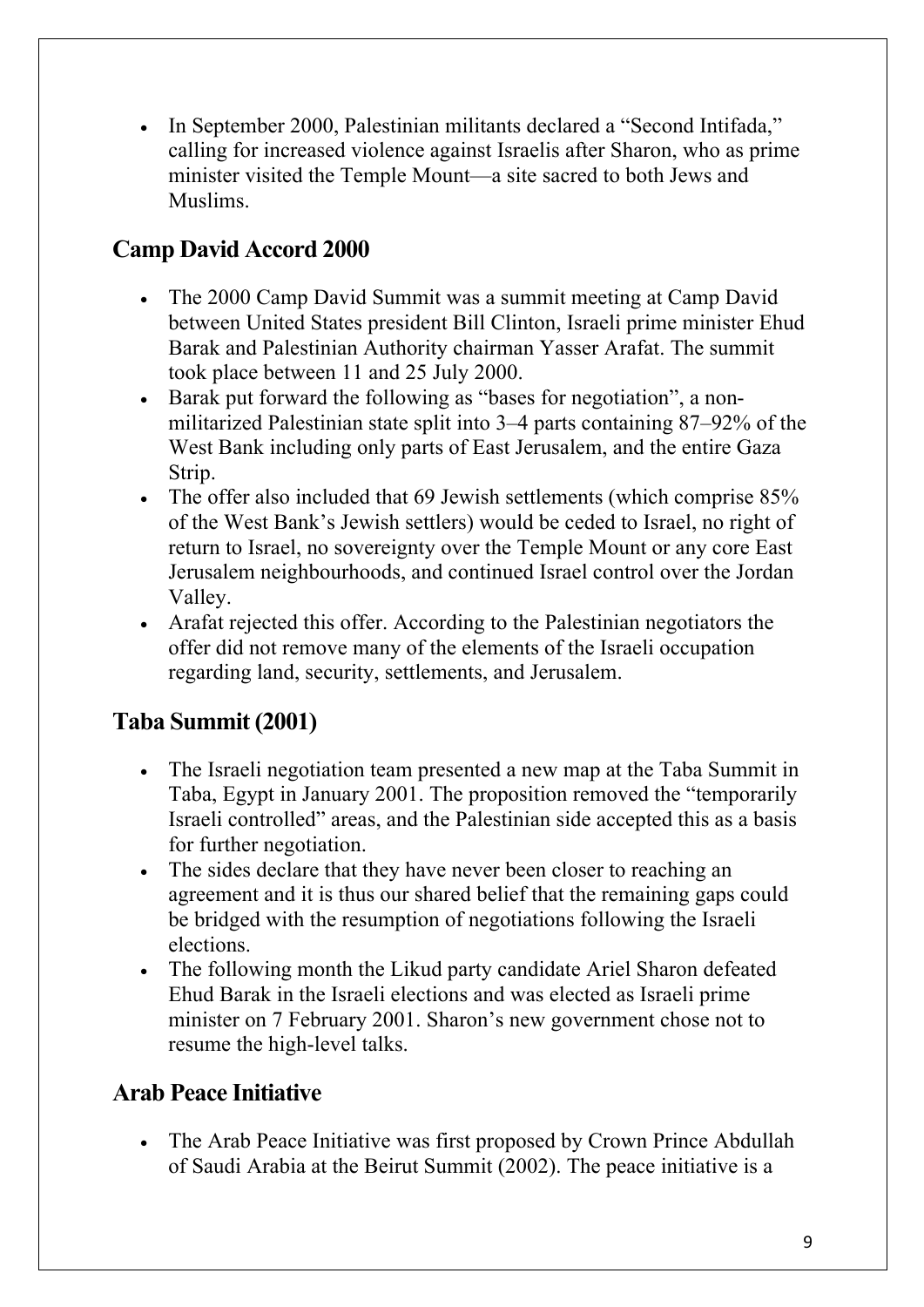proposed solution to the Arab–Israeli conflict as a whole, and the Israeli– Palestinian conflict in particular.

- The initiative was initially published on 28 March 2002, at the Beirut Summit, and agreed upon again in 2007 in the Riyadh Summit.
- Unlike the Road Map for Peace, it spelled out "final-solution" borders based explicitly on the UN borders established before the 1967 Six-Day War. It offered full normalization of relations with Israel, in exchange for the withdrawal of its forces from all the occupied territories, including the Golan Heights, to recognize "an independent Palestinian state with East Jerusalem as its capital" in the West Bank and Gaza Strip, as well as a "just solution" for the Palestinian refugees.
- The Israeli government has expressed reservations on 'red line,' issues such as the Palestinian refugee problem, homeland security concerns, and the nature of Jerusalem.

#### **What led to Recent Crash**

- In October 2020, an Israeli court ruled that several Palestinian families living in Sheikh Jarrah—a neighbourhood in East Jerusalem—were to be evicted by May 2021 with their land handed over to Jewish families.
- In February 2021, several Palestinian families from Sheikh Jarrah filed an appeal to the court ruling and prompted protests around the appeal hearings, the ongoing legal battle around property ownership, and demanding an end to the forcible displacement of Palestinians from their homes in Jerusalem.
- In late April 2021, Palestinians began demonstrating in the streets of Jerusalem to protest the pending evictions and residents of Sheikh Jarrah—along with other activists—began to host nightly sit-ins. In early May, after a court ruled in favor of the evictions, the protests expanded with Israeli police deploying force against demonstrators.
- On May 7, following weeks of daily demonstrations and rising tensions between protesters, Israeli settlers, and police during the month of Ramadan, violence broke out at the al-Aqsa Mosque compound in Jerusalem, with Israeli police using stun grenades, rubber bullets, and water cannons in a clash with protestors that left hundreds of Palestinians wounded.
- On May 10, after several consecutive days of violence throughout Jerusalem and the use of lethal and nonlethal force by Israeli police, Hamas, the militant group which governs Gaza, and other Palestinian militant groups launched hundreds of rockets into Israeli territory.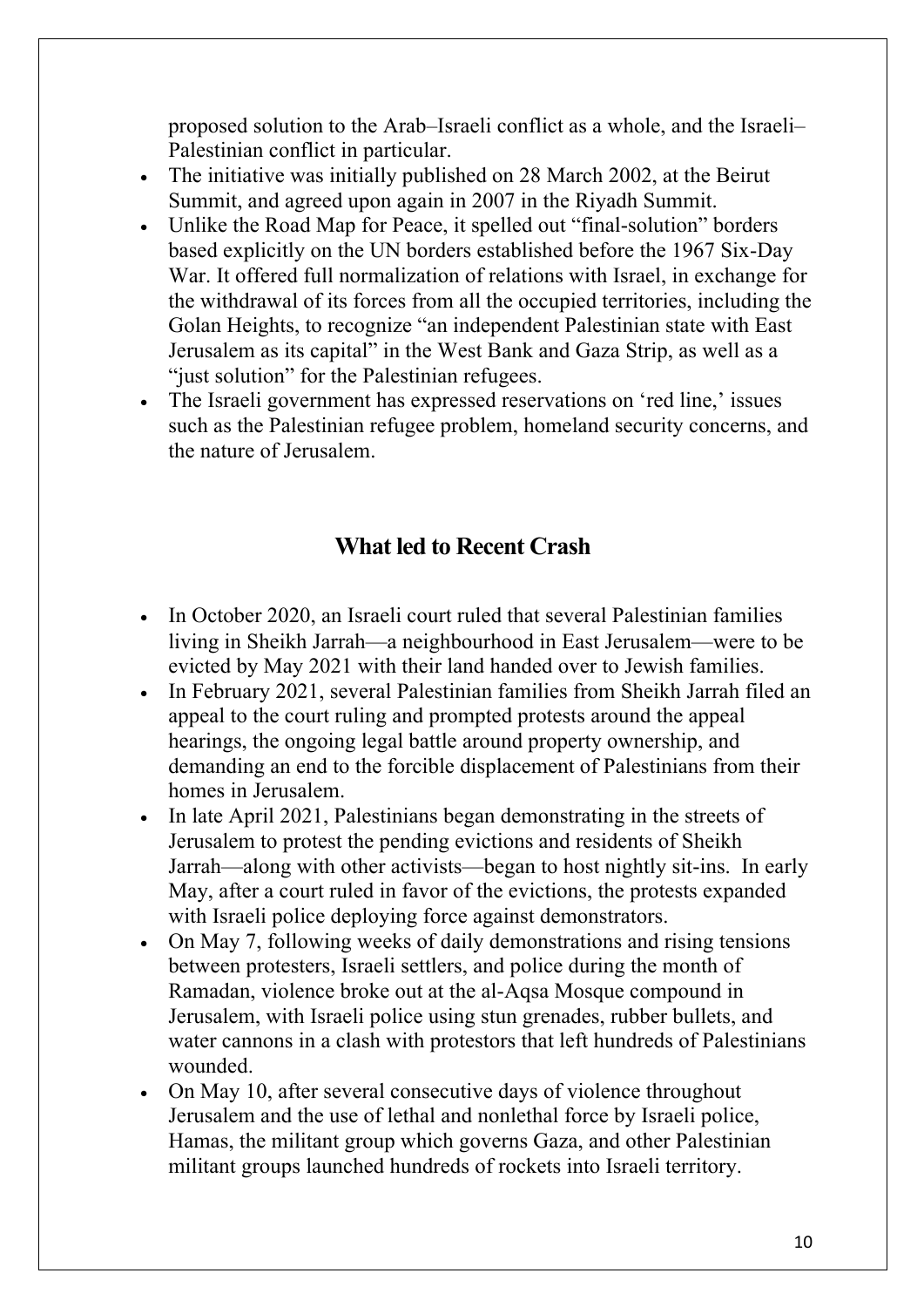• Israel responded with air strikes and later artillery bombardments against targets in Gaza, including launching several air strikes that killed more than twenty Palestinians. While claiming to target Hamas, other militants, and their infrastructure—including tunnels and rocket launchers—Israel has expanded its aerial campaign and struck targets including residential buildings, media headquarters, and refugee and healthcare facilities.

#### **Rival claims over Jerusalem**

- Both Israel and Palestine have declared Jerusalem their capital.
- In July 1980, the Israeli Parliament passed the Jerusalem Law declaring it the country's capital.
- Palestinians declared Jerusalem the capital of the putative state of Palestine by a law passed by the Palestinian Authority in 2000.
- The 1988 Palestinian Declaration of Independence also declared Jerusalem as the capital.
- For the present, the Palestinian Authority has its headquarters in Ramallah.

#### **Hamas and Fatah**

- In 1987, Hamas (Islamic Militant group) for the liberation of Palestine through Jihad came into existence. It refused to recognize Israel as a country. It has received support from Iran and Syria.
- On the other hand, Fatah, a faction of PLO under Yasser Arafat received support from Western nations.

# **What is happening in GAZA**

- Gaza is a densely populated strip of land that is mostly surrounded by Israel and peopled almost exclusively by Palestinians. Israel used to have a military presence, but withdrew unilaterally in 2005. It's currently under Israeli blockade.
- Egypt controlled Gaza until 1967, when Israel occupied it (along with the West Bank) in the Six-Day War.
- Until 2005, Israeli military authorities controlled Gaza in the same way they control the West Bank, and Jews were permitted to settle there. In 2005, then–Israeli Prime Minister Ariel Sharon pulled out Israeli troops and settlers unilaterally.
- Gaza is governed by the Islamist group Hamas, which formed in 1987 as a militant "resistance" group against Israel and won political power in a 2006 US-based election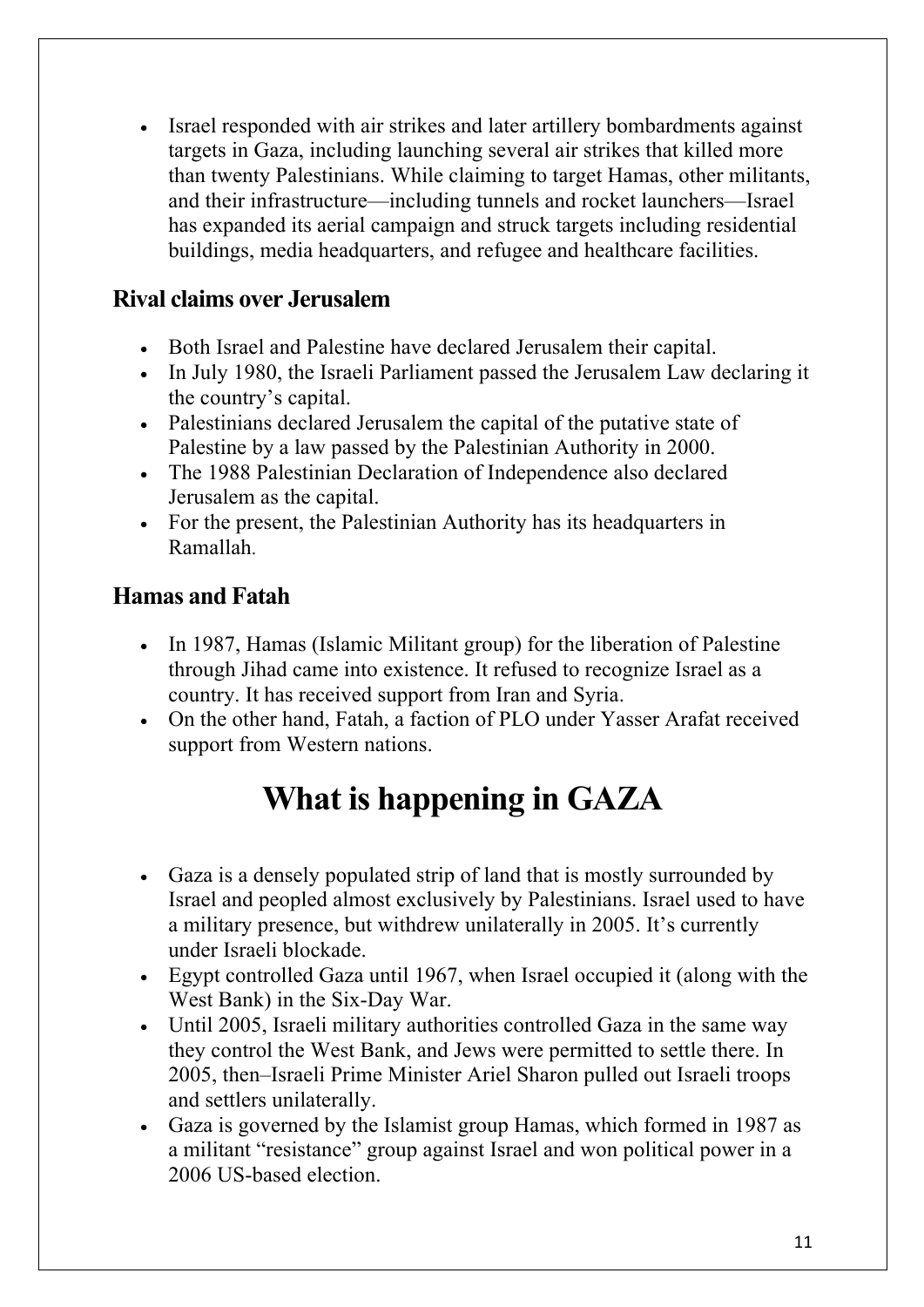- Hamas's takeover of Gaza prompted an Israeli blockade of the flow of commercial goods into Gaza, on the grounds that Hamas could use those goods to make weapons to be used against Israel.
- Israel has eased the blockade over time, but the cutoff of basic supplies like fuel still does significant humanitarian harm by cutting off access to electricity, food, and medicine.
- Hamas and other Gaza-based militants have fired thousands of rockets from the territory at Israeli targets.
- Israel has launched a number of military operations in Gaza, including an air campaign and ground invasion in late 2008 and early 2009, a major bombing campaign in 2012, and another air/ground assault in the summer of 2014.

# **International Scenario**

## **1) Stand of USA**

- For decades, the U.S. has played a partisan role in the Israeli-Palestinian conflict.
- It became involved shortly after World War II, joining the United Kingdom in a 1946 inquiry that recommended one hundred thousand Holocaust survivors relocate to Palestine, which would be neither a Jewish nor an Arab state.
- The United States then became the first country to recognize Israel as a sovereign nation in 1948.
- Shortly after the 1967 war, Israel began building settlements in some of the territories it had seized. For years, the United States officially condemned these settlements—branding them an obstacle to peace—but avoided outright calling them illegal to avoid the possibility that Israel would face international sanctions.
- After the failed 2000 Camp David summit, Washington never made any meaningful attempt to push the Israelis to accept the two-state proposal.
- The 2007 Annapolis conference was a failure too. The previous U.S. administration launched a peace bid which also collapsed at an early stage.
- In 2018, the Trump administration canceled funding for the UN Relief and Works Agency, which provides aid to Palestinian refugees, and relocated the U.S. embassy from Tel Aviv to Jerusalem, a reversal of a longstanding U.S. policy. The decision to move the U.S. embassy was met with applause from the Israeli leadership but was condemned by Palestinian leaders and others in the Middle East and Europe.
- Biden has said he will continue the nearly two decades of, which calls for separate Israeli and Palestinian states with borders resembling those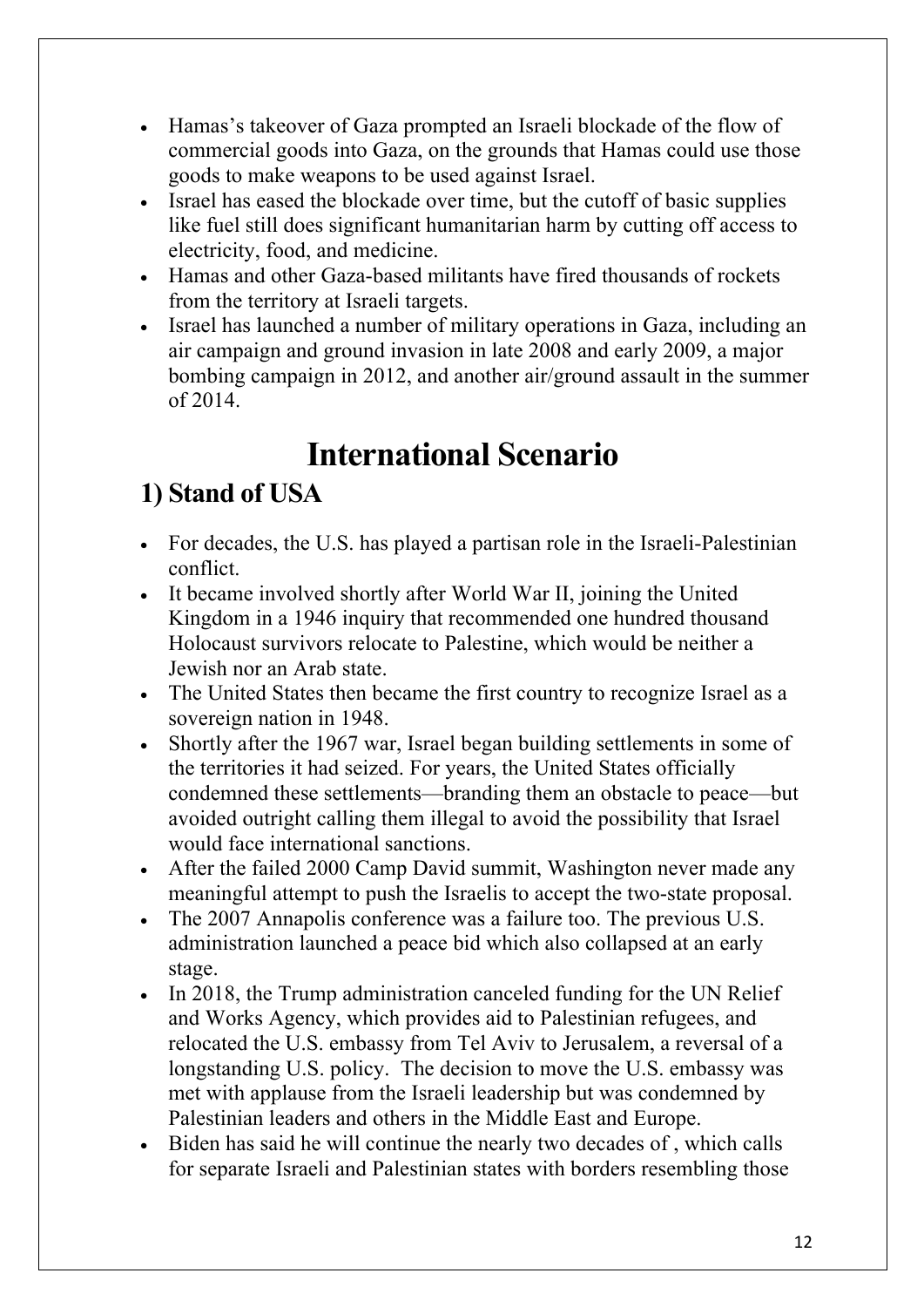that existed before the 1967 war; this territory includes the Gaza Strip, the West Bank, and parts of East Jerusalem.

### **2) Stand of Arab Countries**

### **a) EGYPT**

- Egypt wants a unified Palestinian leadership. Therefore, it invests a lot in supporting a Palestinian reconciliation.
- Egypt wants Gaza, the branches of Hamas and Fatah in Gaza, and other forces in Gaza, to have a bigger say in the Palestinian decision-making process.
- Egypt wants to eradicate terror cells in Sinai.
- Egypt wants Hamas to be less dependent (at least) on Iran, Turkey and Qatar. The Saudis and the Emiratis concur, and they can fund Gaza.

### **b) Turkey**

- In December 1987, Turkey had already declared support for the Palestinians' right to self-determination. It described Israeli policy in the Gaza Strip as "state-sponsored terrorism"
- The Turkish government's condemnation of the 2008–2009 Israel–Gaza conflict strained relations between the two countries.

### **c**)**Syria**

- Syria announced its complete support to Palestine after the 1948 Arab– Israeli War broke out, and had sent troops to fight against newly-formed Israel Defense Forces
- Syria also joined the Six-Day War hoping to expel Israeli Army in order to restore Palestinian state, in which ended with a complete failure.

### **d) Lebanon**

- Lebanon did take a formal part in the 1948 Arab-Israeli War against Israel, but Lebanon was the first Arab league nation to signal a desire for an armistice treaty with Israel in 1949.
- Israel also supported the secessionist Free Lebanon State during 1979-1984 and its successor South Lebanon Army.
- In all Lebanon has maintained a pro Israeli stance.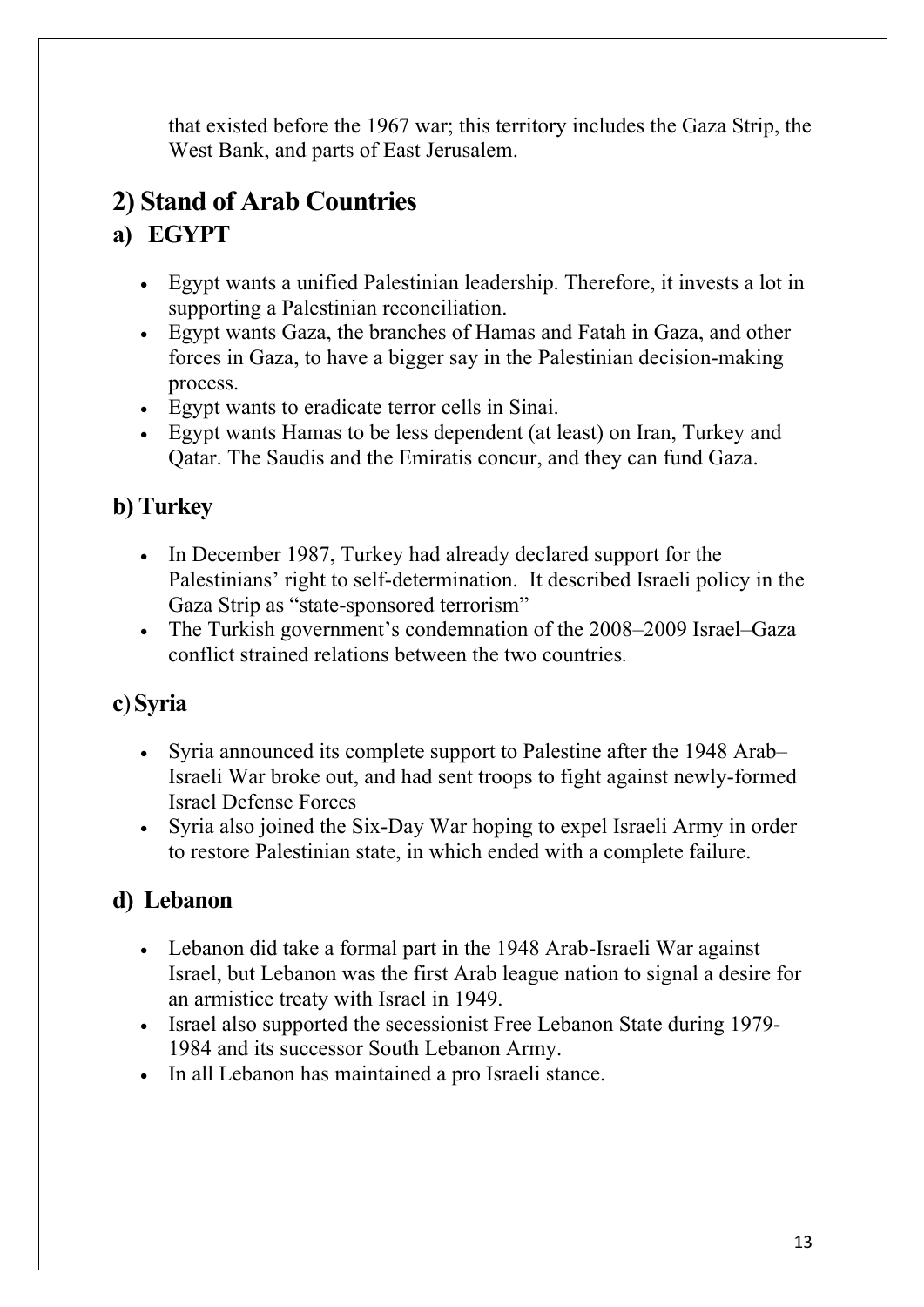#### **e) Jordan**

- Jordan was not a member of the United Nations when the vote on the United Nations Partition Plan for Palestine was taken in November 1947, but following the establishment of the state of Israel on 14 May 1948, Jordan, then known as Transjordan, was one of the Arab League countries that invaded the former Palestinian Mandate territory precipitating the 1948 Arab–Israeli War.
- By war's end, Jordan was in control of the West Bank and East Jerusalem (including the Old City). It expelled its Jewish population, and formally annexed the territories in 1950.
- Promoting peace between Israel and the Palestinian Authority is a major priority for Jordan. It supports U.S. efforts to mediate a final settlement, which it believes should be based on the 2002 Arab Peace Initiative, proposed by Saudi Arabia.

#### **f) Saudi Arabia**

- Israel and Saudi Arabia do not have any official diplomatic relations.
- Saudi Arabia played an active role in attempting to bring the Palestinians towards a self-governing condition which would permit negotiations with Israel. It has done so primarily by trying to mend the schism between Fatah and Hamas, most notably when King Abdullah invited the two factions to negotiations in Mecca resulting in the Mecca Agreement of 7 February 2007. The agreement soon failed, but Saudi Arabia has continued to support a national unity government for the Palestinians, and strongly opposed the war in Gaza in early 2009.

### **3) Stand of India**

- India was one of the few countries to oppose the UN's partition plan in November 1947, echoing its own experience during independence a Few Months Earlier.
- In the decades that followed, the Indian political leadership actively supported the Palestinian cause and withheld full diplomatic relations with Israel.
- India recognised Israel in 1950 but it is also the first non-Arab country to recognise Palestine Liberation Organisation (PLO) as the sole representative of the Palestinian. India is also one of the first countries to recognise the statehood of Palestine in 1988.
- In 2014, India favoured UNHRC's resolution to probe Israel's human rights violations in Gaza. Despite supporting the probe, India abstained from voting against Israel in UNHRC IN 2015.